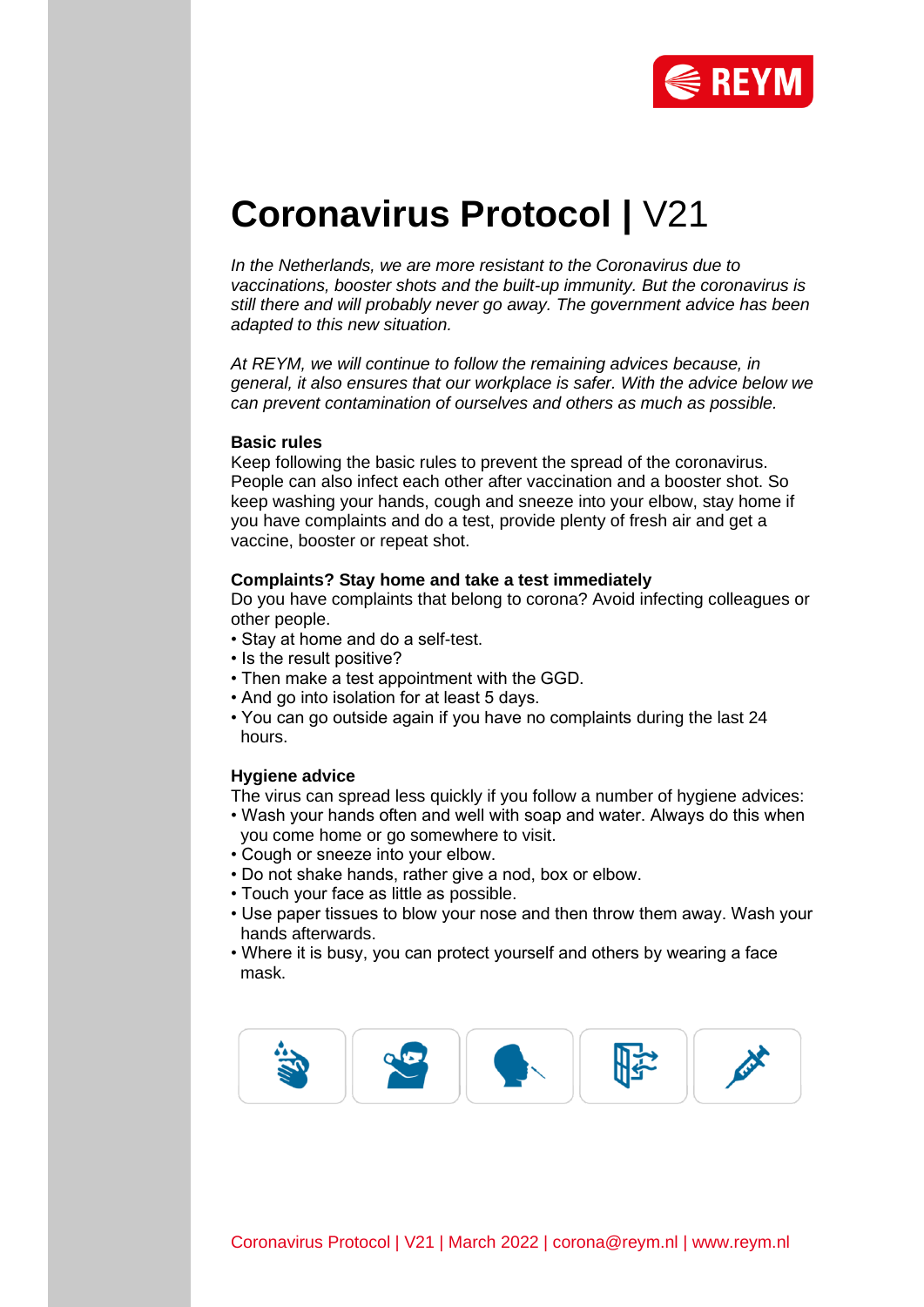

# **Provide plenty of fresh air**

Fresh air is important. Fresh air helps to limit the transmission of the virus. Make sure that there is regular airing at work. If there is no automatic ventilation, open a window for a short time every day.

## **Risk groups**

Persons belonging to a risk group can make a request for adapted work or an adapted workplace. This should always be done in consultation with the manager.

# **Take each other into account**

- Keep your distance if someone asks for it.
- Do you go to someone who is concerned about his or her health? Then do a self-test first.
- Respect each other's choices. For example, if someone wears a mouth cap where it is not necessary.

# **Corona report app**

At REYM, we want to bring this app to everyone's attention and we recommend installing and using the app. Use of the app is voluntary and not mandatory.

#### *What should you do if you receive a warning?*

Stay extra alert on complaints. Do you get complaints that resemble Corona? Then do a self-test. Is the self-test positive? Then make a test appointment with the GGD and go into isolation for at least 5 days. You can go outside again if you have no complaints in the last 24 hours.

#### **Traveling abroad**

Check the travel advice of the Ministry of Foreign Affairs before traveling abroad.

Met een coronavaccinatie beschermen we onszelf, onze dierbaren en de kwetsbaren in onze samenleving. De directie van REYM adviseert daarom iedereen om zich te laten vaccineren. Als iedereen zich laat vaccineren krijgt het coronavirus het namelijk steeds moeilijker om zich te verspreiden.

#### **Alertness, social control and social responsibility**

The same as with REYM's safety rules, we must remain alert and watch out for each other. So if you see things that could be improved, let your manager know. If you see that colleagues are not following the rules properly, then talk to them about it.

With a corona vaccination we protect ourselves, our loved ones and the vulnerable in our society. The REYM management therefore advises everyone to be vaccinated. If everyone is vaccinated, it will become increasingly difficult for the coronavirus to spread.